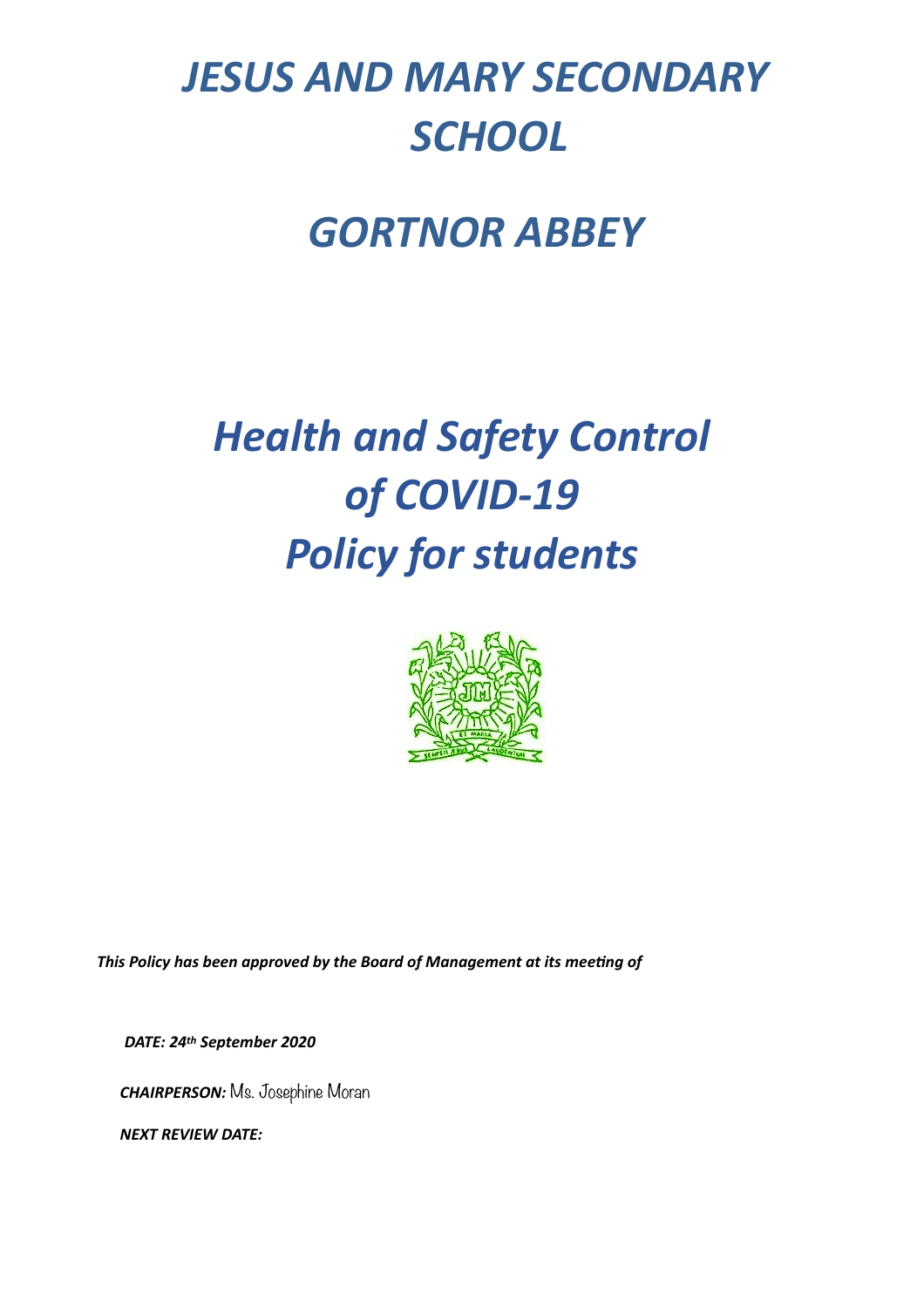#### 1. **Introduction**

Under the Safety Health and Welfare at Work Act 2005, the Board of Management of Jesus & Mary Secondary School as an employer is required to ensure, so far as is reasonably practicable, the safety, health and welfare at work of all employees of the school. The employer is further required to manage and conduct the school in such a way as to ensure, so far as is reasonably practicable, that individuals at the place of work who are not employees, such as students, parents/guardians, visitors to the school, are not exposed to risks to their safety, health or welfare.

This policy is influenced by the need to minimise the risk of introduction of COVID-19 into the school community and to prevent its spread. Although it is acknowledged that no single action or set of actions will completely eliminate the risk of COVID-19 transmission, adherence to this policy will contribute to the reduction of that risk of transmission.

In accordance with this policy students are expected to comply with the standards of behaviour set out in this policy or as directed by the school to prevent the introduction and spread of COVID-19. The COVID-19 control measures are consistent with current advice from the HSE, the Health and Safety Authority, the Department of Education and Skills and the Department of Foreign Affairs and, as such, may be subject to change. Students and Parents/Guardians will be notified of any changes to the control measures.

Students are expected to comply with all directions from school staff in relation to the school's COVID-19 control measures. Any failure or refusal to comply with this policy or to follow instructions of school staff should be dealt with in accordance with the school's Code of Behaviour.

Parents/Guardians are required to supply the school with a phone number/s of available person/s who can be contacted at all times and who will be available to collect a student from the school should the need arise.

#### **2. Symptoms of COVID-19**

Symptoms of COVID-19 are similar to symptoms of cold or flu. The most common symptoms are:

- fever
- cough
- shortness of breath
- loss of sense of smell or taste

More information regarding the most up-to-date signs and symptoms of COVID-19 is available on the HSE website, https://www2.hse.ie/coronavirus/.

**3.** Standards of Behaviour expected of students to help prevent the introduction or spread of **COVID - 19 in the school** 

**Standards of Behaviour expected of students**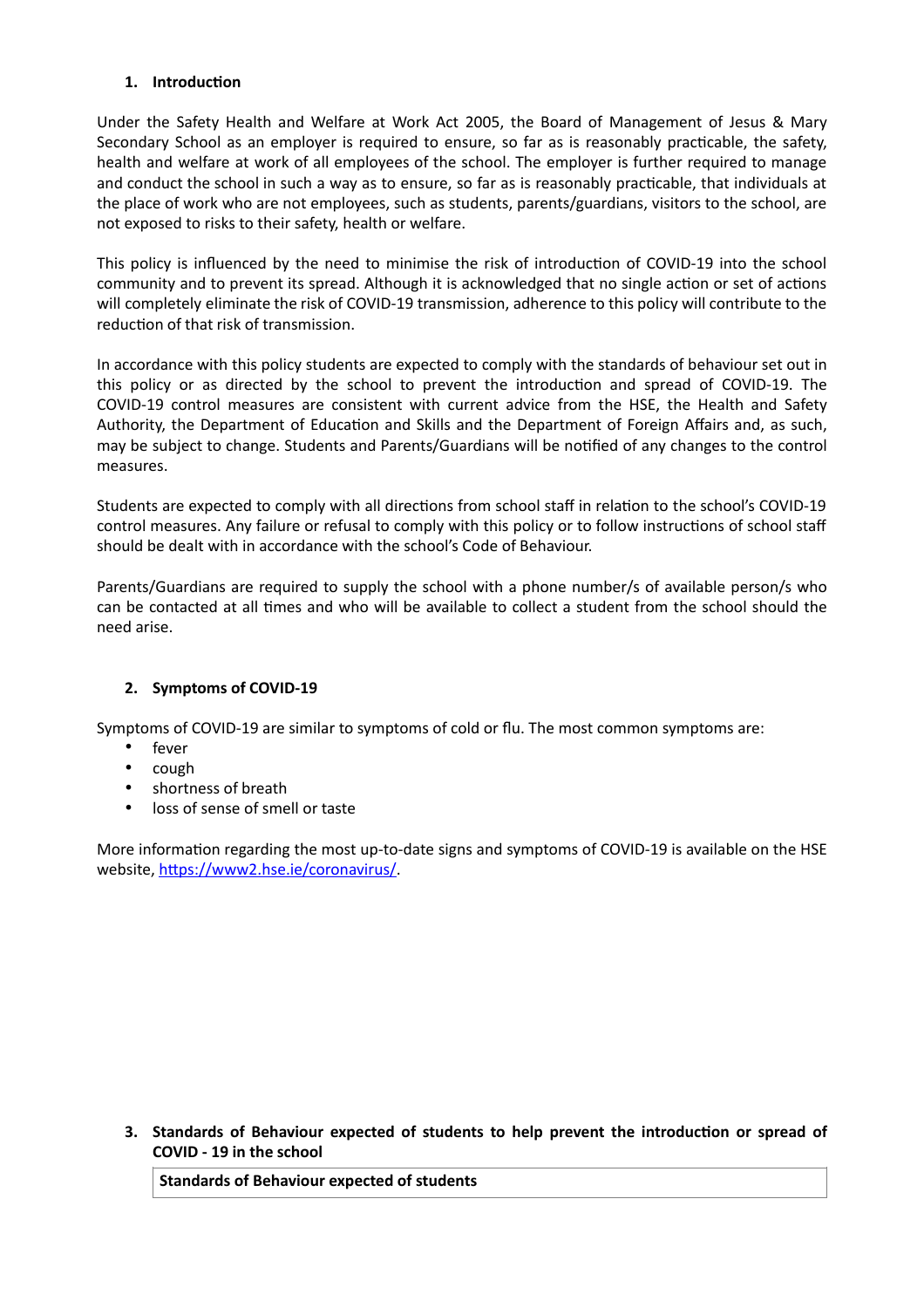Students are expected to comply with any control measures directed by the school to prevent the introduction and spread of COVID-19, including, but not limited to:

- Maintaining a social-distance of at least 1 metre and where possible, 2 metres, from other students and staff.
- Wearing a face covering (applicable at post-primary level). All students at post-primary level are required to wear a face covering subject to a limited number of exceptions set out in relevant Department of Education guidance. Face coverings must not contain any slogans/logos/images that may cause upset or be deemed offensive to any member of the school community.
- Performing hand hygiene with a hand sanitiser on entering the school.
- Repeating hand-hygiene at regular intervals throughout the school day and when directed by school staff.
- Maintaining good respiratory-hygiene. In this regard students should:
	- $\circ$  Cover nose/mouth with a tissue when coughing/sneezing and dispose of used tissue in waste bin and perform hand hygiene.
	- $\circ$  Cough or sneeze into the inner elbow (upper sleeve) rather than into the hand, if no tissues are available.
	- o Keep contaminated hands away from the eyes and nose.
	- $\circ$  Carry out hand hygiene after contact with respiratory secretions and contaminated objects/materials.
	- o Not spit or deliberately cough or sneeze at or towards any other person in the school.
- Not sharing materials or stationery, such as pens, calculators, rulers, *etc.* with other students.
- Tell a teacher or other member of staff where they or another student feels unwell while at school.
- Not attending school for 14 days after returning from travel out of the country in line with Government guidelines for travel.
- Not attending school if displaying COVID-19 like symptoms and remaining out of school for such period as is required in accordance with HSE/GP advice.
- Not attending school where tested positive for COVID-19 and remaining out of school for such period as is required in accordance with HSE/GP advice.
- Not attending school if identified by the HSE as a person who has been in contact with another person who has contracted COVID-19 and remaining out of school for such period as is required in accordance with HSE/GP advice.
- Not attending school if a member of the student's household is displaying COVID-19 symptoms and remaining out of school for such period as is required in accordance with HSE/GP advice
- Comply with the one way traffic system for movement around the school.
- Use designated entrance and exit doors.
- Adhere to assigned locker areas.
- Adhere to assigned classroom seating arrangements.
- No eating in the hallway. (Students must wait until they are in the designated locker *area where they have adequate space to remove their mask, if not, they will be moved to the canteen or outside.)*
- Adhere to all COVID-19 guidelines while representing the school at extra-curricular activities.
- While waiting for collection, wait with siblings, wear a mask if not 2 metres from others and wait in assigned sections for pick-up.
- Complying with any other such directions as advised by the DES and/or HSE and communicated to the school community.

**Note** – The school will review the above list and adjust or add items where necessary having regard to its own particular circumstances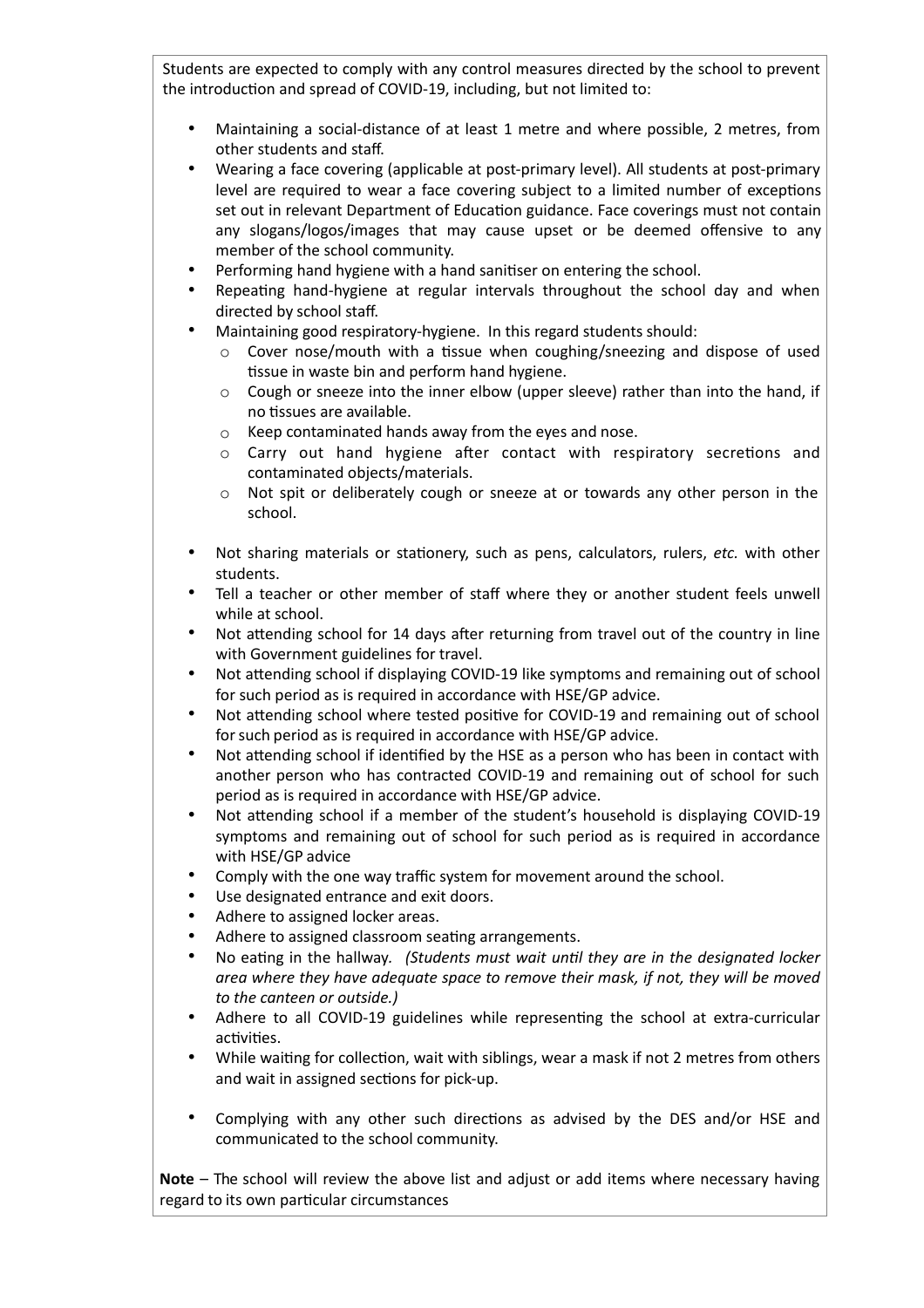#### **Standards of Behaviour expected of students**

Students are expected to comply with any control measures directed by the school to prevent the introduction and spread of COVID-19, including, but not limited to:

- Maintaining a social-distance of at least 1 metre and where possible, 2 metres, from other students and staff.
- Wearing a face covering (applicable at post-primary level). All students at post-primary level are required to wear a face covering subject to a limited number of exceptions set out in relevant Department of Education guidance. Face coverings must not contain any slogans/logos/images that may cause upset or be deemed offensive to any member of the school community.
- Performing hand hygiene with a hand sanitiser on entering the school.
- Repeating hand-hygiene at regular intervals throughout the school day and when directed by school staff.
- Maintaining good respiratory-hygiene. In this regard students should:
	- $\circ$  Cover nose/mouth with a tissue when coughing/sneezing and dispose of used tissue in waste bin and perform hand hygiene.
	- $\circ$  Cough or sneeze into the inner elbow (upper sleeve) rather than into the hand, if no tissues are available.
	- o Keep contaminated hands away from the eyes and nose.
	- $\circ$  Carry out hand hygiene after contact with respiratory secretions and contaminated objects/materials.
	- $\circ$  Not spit or deliberately cough or sneeze at or towards any other person in the school.
- Not sharing materials or stationery, such as pens, calculators, rulers, *etc.* with other students.
- Tell a teacher or other member of staff where they or another student feels unwell while at school.
- Not attending school for 14 days after returning from travel out of the country in line with Government guidelines for travel.
- Not attending school if displaying COVID-19 like symptoms and remaining out of school for such period as is required in accordance with HSE/GP advice.
- Not attending school where tested positive for COVID-19 and remaining out of school for such period as is required in accordance with HSE/GP advice.
- Not attending school if identified by the HSE as a person who has been in contact with another person who has contracted COVID-19 and remaining out of school for such period as is required in accordance with HSE/GP advice.
- Not attending school if a member of the student's household is displaying COVID-19 symptoms and remaining out of school for such period as is required in accordance with HSE/GP advice
- Comply with the one way traffic system for movement around the school.
- Use designated entrance and exit doors.
- Adhere to assigned locker areas.
- Adhere to assigned classroom seating arrangements.
- No eating in the hallway. (Students must wait until they are in the designated locker area *where they have adequate space to remove their mask, if not, they will be moved to the canteen or outside.)*
- Adhere to all COVID-19 guidelines while representing the school at extra-curricular activities.
- While waiting for collection, wait with siblings, wear a mask if not 2 metres from others and wait in assigned sections for pick-up.
- Complying with any other such directions as advised by the DES and/or HSE and communicated to the school community.

**Note** – The school will review the above list and adjust or add items where necessary having regard to its own particular circumstances

Students should be aware that the above is a non-exhaustive list. Students are expected to follow all